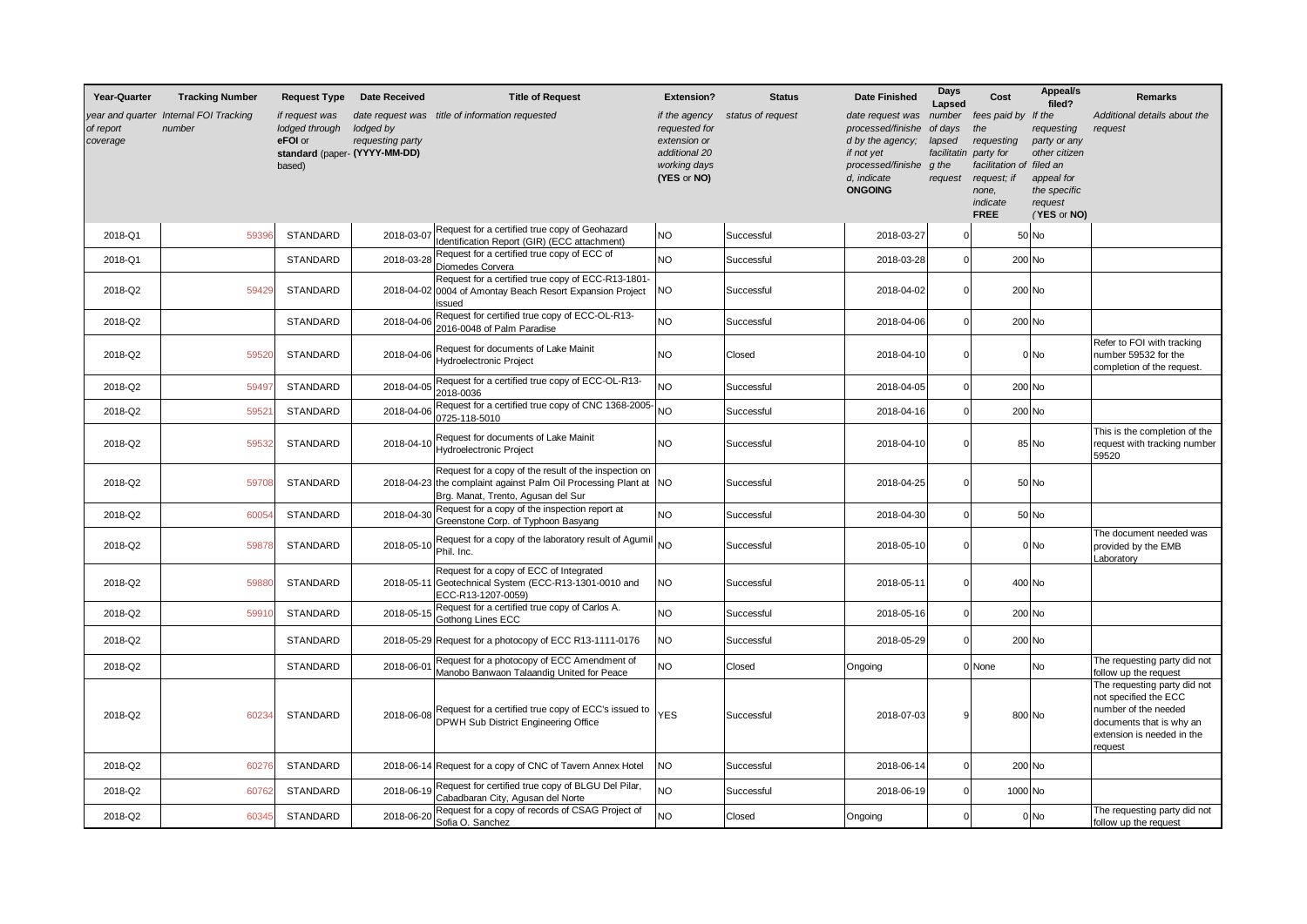| 2018-Q2 | 60437 | STANDARD        | 2018-06-28 | Request for copy of documents submitted by<br>Eufemia B. Plaza                                                                       | <b>NO</b> | Closed          | Ongoing    | $\mathbf 0$    |         | 0 No   | The requesting party did not<br>follow up the request                                                        |
|---------|-------|-----------------|------------|--------------------------------------------------------------------------------------------------------------------------------------|-----------|-----------------|------------|----------------|---------|--------|--------------------------------------------------------------------------------------------------------------|
| 2018-Q2 | 60761 | STANDARD        | 2018-06-29 | Request for a copy of ECC Amendment and Permit<br>to Operate of Phil. Softwood Products Inc.                                         | NO        | Successful      | 2018-07-03 | $\Omega$       | 250 No  |        |                                                                                                              |
| 2018-Q3 | 60749 | STANDARD        |            | Request for Self Monitoring Report, Notice of<br>2018-07-30 Violation and CMVRs of Lake Mainit Hydroelectric<br>Project              | NO        | Successful      | 2018-07-30 |                | 0 Free  | No     | The requested document was<br>provided by the<br>Environmental Monitoring and<br><b>Enforcement Division</b> |
| 2018-Q3 |       | <b>STANDARD</b> | 2018-08-06 | Request for HW Generator Certificate and CNC of<br>National Power Corp. - Loreto Diesel Power Plant                                  | NO        | Successful      | 2018-08-06 | $\overline{0}$ | 250 No  |        |                                                                                                              |
| 2018-Q3 |       | <b>STANDARD</b> | 2018-08-08 | Request for a certified true copy of ECC of Sescon<br><b>Gasoline Station</b>                                                        | NO        | Successful      | 2018-08-08 | $\overline{0}$ |         | 200 No |                                                                                                              |
| 2018-Q3 | 60865 | STANDARD        |            | Request for a certified true copy of ECC No.1302-<br>2018-08-09 2000-0419-018-3311 and other documents of C.<br>Japitana Woodcraft   | NO.       | Successful      | 2018-08-09 | $\mathbf 0$    | 250 No  |        |                                                                                                              |
| 2018-Q3 | 60923 | STANDARD        | 2018-08-10 | Request for a copy of IEE Checklist of Ninita A.<br>Arreza CSAG Project                                                              | NO        | Successful      | 2018-08-10 | $\mathbf 0$    |         | 50 No  |                                                                                                              |
| 2018-Q3 | 60987 | STANDARD        | 2018-08-15 | Request for a certified true copy of ECC and Permit<br>to Operate of Jaka Equities Corp.                                             | <b>NO</b> | Successful      | 2018-08-15 | $\Omega$       |         | 250 No |                                                                                                              |
| 2018-Q3 | 61007 | STANDARD        |            | Request for authentication of Permit to Operate,<br>2018-08-17 ECC Amendment and Permit to Operate of Elmo<br>Corp.                  | NO        | Successful      | 2018-08-17 | $\mathbf 0$    | 1500 No |        |                                                                                                              |
| 2018-Q3 |       | STANDARD        | 2018-08-29 | Request for Wastewater Discharge Permit of<br>Silangan Mindanao Mining Co.                                                           | NO        | Successful      | 2018-08-29 | $\mathbf 0$    |         | 200 No |                                                                                                              |
| 2018-Q3 |       | STANDARD        |            | 2018-08-29 Request for documents attached to ECC issued to<br>For. Gil M. Cembrano Montain Resource Quarry                           | NΟ        | Invalid request | 2018-08-29 | $\mathbf 0$    |         | 0 No   | Request is cancelled, no IEE<br>found in the ECC folder                                                      |
| 2018-Q3 |       | STANDARD        | 2018-08-30 | Request for a copy of ECC of Monica Del Sol Reef<br><b>Resort Project</b>                                                            | NO        | Successful      | 2018-08-30 | $\Omega$       | 200 No  |        |                                                                                                              |
| 2018-Q3 |       | STANDARD        | 2018-08-30 | Request for a certified true copy of IEE for De Oro<br>Quarry Project of Teresita J. Jaqunos                                         | NO        | Successful      | 2018-08-30 | $\mathbf 0$    |         | 185 No |                                                                                                              |
| 2018-Q3 | 61351 | <b>STANDARD</b> | 2018-09-06 | Request for a copy of the Permit to Operate of<br>Manobo-Banwaon-Talaandig United for Peace                                          | NO        | Successful      | 2018-09-06 | $\mathbf 0$    |         | 50 No  |                                                                                                              |
| 2018-Q3 | 61366 | STANDARD        | 2018-09-07 | Request for a copy of Status/ Monitoring Report of<br>Dumalagan Sanitary Landfill                                                    | NO        | Closed          | 2018-09-07 | $\mathbf 0$    |         | $0$ No | The requesting party did not<br>follow up the request                                                        |
| 2018-Q3 | 61382 | STANDARD        | 2018-09-10 | Request for a copy of ECC 1302-2002-1106-127-<br>210 and other documents                                                             | <b>NO</b> | Successful      | 2018-09-10 | $\mathbf 0$    |         | 200 No |                                                                                                              |
| 2018-Q3 | 61386 | STANDARD        | 2018-09-10 | Request for a copy of IEE Checklist Report (ECC-<br>OL-R13-2017-0027)                                                                | NO        | Successful      | 2018-09-10 | $\Omega$       |         | 25 No  |                                                                                                              |
| 2018-Q3 | 61492 | STANDARD        | 2018-09-13 | Request for a copy of EPRMP Cover of A&V<br>Veneer Manufacturing & Mini-Sawmill                                                      | <b>NO</b> | Closed          | 2018-09-10 | $\mathbf{0}$   |         | 0 No   | Request not approved                                                                                         |
| 2018-Q3 | 61536 | <b>STANDARD</b> | 2018-09-15 | Request for a certified true copy of ECC-OL-R13-<br>2017-0026                                                                        | NO        | Successful      | 2018-09-18 | $\Omega$       |         | 200 No |                                                                                                              |
| 2018-Q3 | 61639 | STANDARD        | 2018-09-26 | Request for a certified true copy of Permit to<br>Operate of EMCO Plywood Corp.                                                      | <b>NO</b> | Successful      | 2018-09-26 | $\mathbf 0$    |         | 350 No |                                                                                                              |
| 2018-Q3 | 61660 | STANDARD        | 2018-09-27 | Request for a certified true copy of Permit to<br>Operate of Hinatuan Mining Corp.                                                   | NO        | Successful      | 2018-09-27 | $\Omega$       |         | 100 No |                                                                                                              |
| 2018-Q4 | 61665 | STANDARD        |            | Request for a copy of Initial Environmental<br>2018-10-01 Examination (IEE) of Century Peak Corp. Parcel II<br><b>Mining Project</b> | NO        | Processing      | Ongoing    | $\Omega$       |         | 0 No   | The requesting party was<br>unable to go to the office to<br>settle the amount and get the<br>document       |
| 2018-Q4 |       | STANDARD        | 2018-10-03 | Request for certified true copy of ECC R13-1403-<br>0055(A)                                                                          | NO        | Successful      | 2018-10-03 | $\mathbf 0$    | 200 No  |        |                                                                                                              |
| 2018-Q4 |       | <b>STANDARD</b> |            | Request for certifed true copy of PCO Accreditation<br>2018-10-03 and CCO Registration Certificate of Bingkilan<br>Woodcraft         | <b>NO</b> | Successful      | 2018-10-03 | $\Omega$       |         | 100 No |                                                                                                              |